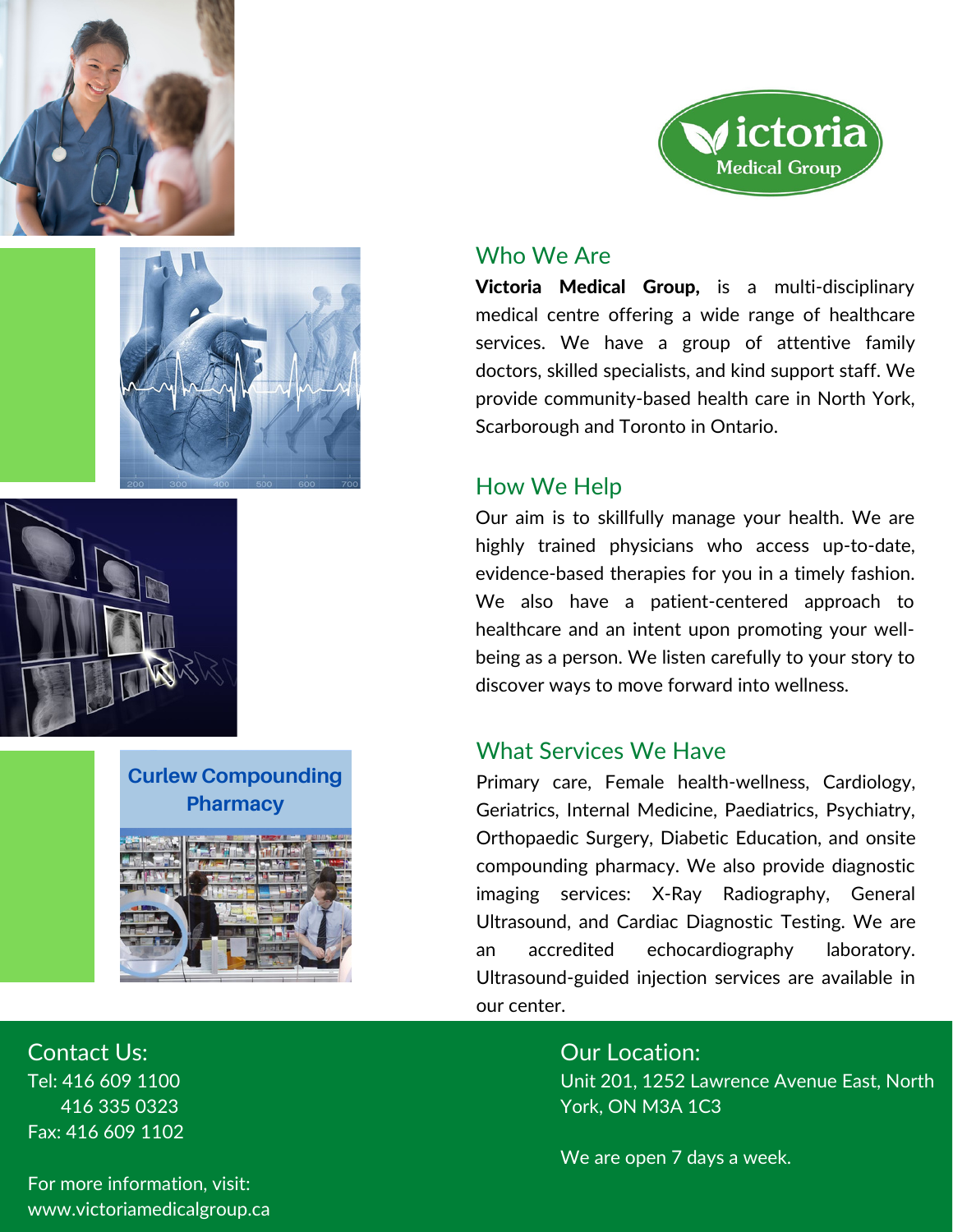Ministry of Health

# **COVID-19 Vaccine After Care Sheet**

Version 2.0 December 30, 2020 (amended January 6, 2021)

This guidance provides basic information only. It is not intended to take the place of medical advice, diagnosis or treatment, legal advice or legal requirements.

In the event of any conflict between this guidance document and any applicable emergency orders, or directives issued by the Minister of Health, Minister of Long-Term Care, or the Chief Medical Officer of Health (CMOH), the order or directive prevails.

• Please check the Ministry of Health (MOH) [COVID-19 website](http://www.health.gov.on.ca/en/pro/programs/publichealth/coronavirus/2019_guidance.aspx) regularly for updates to this document, list of symptoms, other guidance documents, Directives and other information.

# **COVID-19 Vaccine**

### **What should I do right after receiving the vaccine?**

- You should **wait for 15 minutes** after receiving your vaccine to be sure you are feeling well. You will be asked to wait either in the clinic or outside the clinic as advised by the clinic staff. Longer waiting times of 30 minutes may be recommended if there is a concern about a possible vaccine allergy. Though uncommon, fainting or allergic reactions can occur after vaccination. Symptoms of an allergic reaction include hives (bumps on the skin that are often very itchy), swelling of your face, tongue or throat, or difficulty breathing. The clinic staff are prepared to manage these events should they occur.
- Reports of adverse reactions following immunization are sent to Public Health Ontario and to the Public Health Agency of Canada. An adverse event following immunization (also known as an AEFI) is an unwanted or unexpected change in health that happens after someone receives a vaccine. An adverse event may or may not be caused by the vaccine. In Ontario, health professionals are required to report AEFIs to their local public health unit. Public health units investigate AEFIs and provide support to immunizers, individuals, and their families.
- **Inform the clinic staff** if you feel unwell while waiting.
- If waiting inside the clinic, be sure to **leave your mask on** and **remain at least 2 metres away** from others.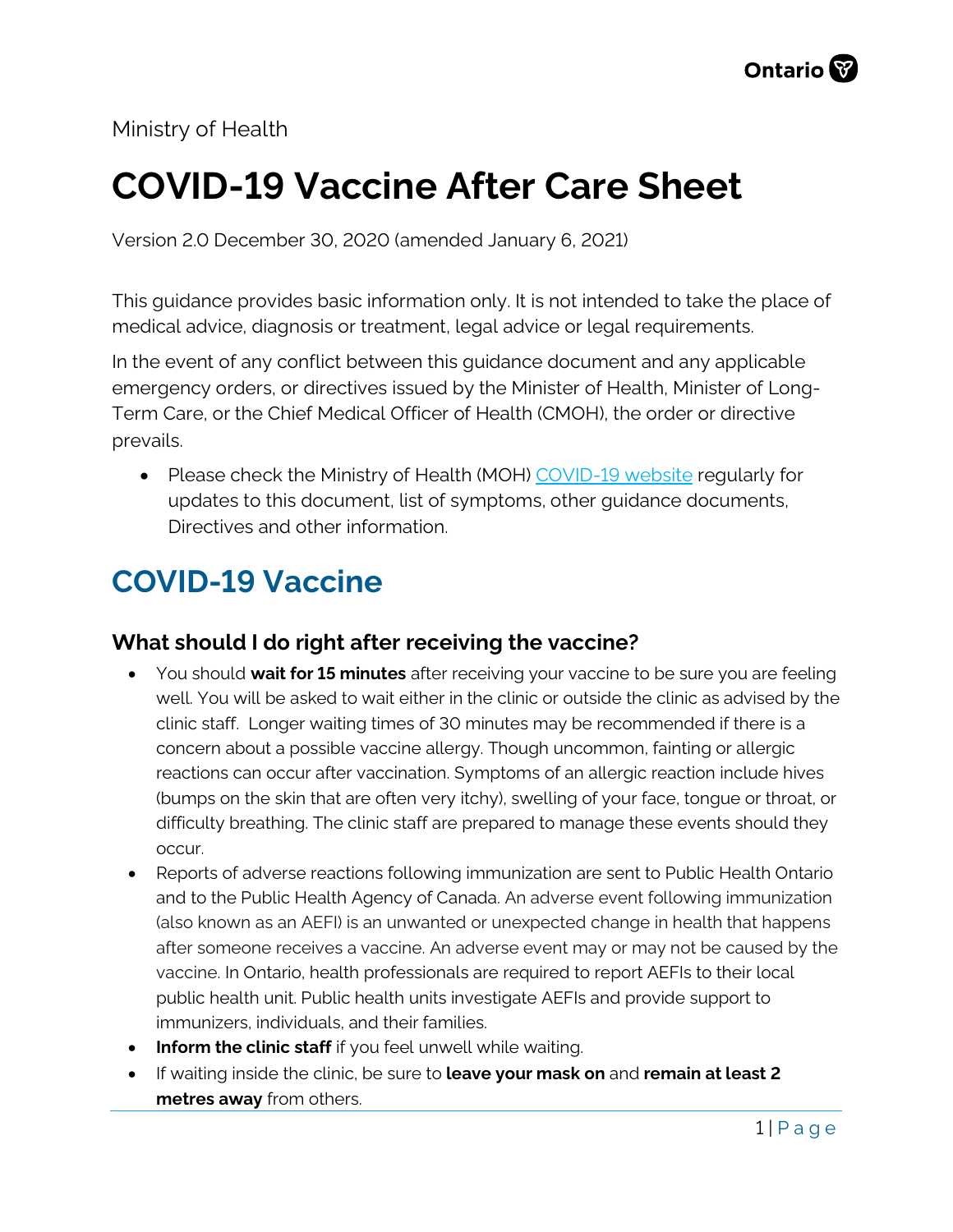- Use the **alcohol-based hand rub to clean your hands** before leaving the clinic.
- **Do not operate a vehicle** or other form of transportation for at least 15 minutes after being vaccinated or if you are feeling unwell.
- **If someone is picking you up from the clinic**, they should collect you after the 15 minute waiting period in the clinic is finished. Your support person or driver should follow the direction of clinic staff to collect you.

### **What should I expect in the next few days?**

- Similar to medications and other vaccines, the COVID-19 vaccine can cause side effects although not everyone will experience these Most side effects are minor and don't last very long
- Examples of common side effects that have been reported for both the Pfizer-BioNTech COVID-19 vaccine and the Moderna COVID-19 vaccine include pain, redness or swelling where the needle was given, tiredness, headache, muscle pain, chills, joint pain, and fever. Additional symptoms of the Moderna COVID-19 vaccine may include nausea, vomiting or enlarged lymph nodes (swollen glands) in your underarm. Additional symptoms of the Pfizer-BioNTech COVID-19 vaccine may include diarrhea.
- A cool damp cloth where the vaccine was given may help with soreness and, if needed, pain or fever medication (such as acetaminophen or ibuprofen) may help with pain or fever.
- Serious side effects after receiving the vaccine are rare. However, should you develop any of the following adverse reactions within three days of receiving the vaccine, seek medical attention right away or call 911 if you are severely unwell:
	- o hives
	- o swelling of the face or mouth
	- o trouble breathing
	- o very pale colour and serious drowsiness
	- o high fever (over 40°C)
	- o convulsions or seizures
	- o other serious symptoms (e.g., "pins and needles" or numbness).

After accessing care, your healthcare provider will inform your local public health unit of any serious side effects after vaccination.

• If you are concerned about any reactions you experience after receiving the vaccine, contact your healthcare provider. You can also contact your [local public health unit](https://www.phdapps.health.gov.on.ca/phulocator/) to ask questions or report an adverse reaction. When you report an adverse reaction to your healthcare provider or public health unit, you will be asked some questions about your health and the reaction you've experienced. Reports of adverse reactions